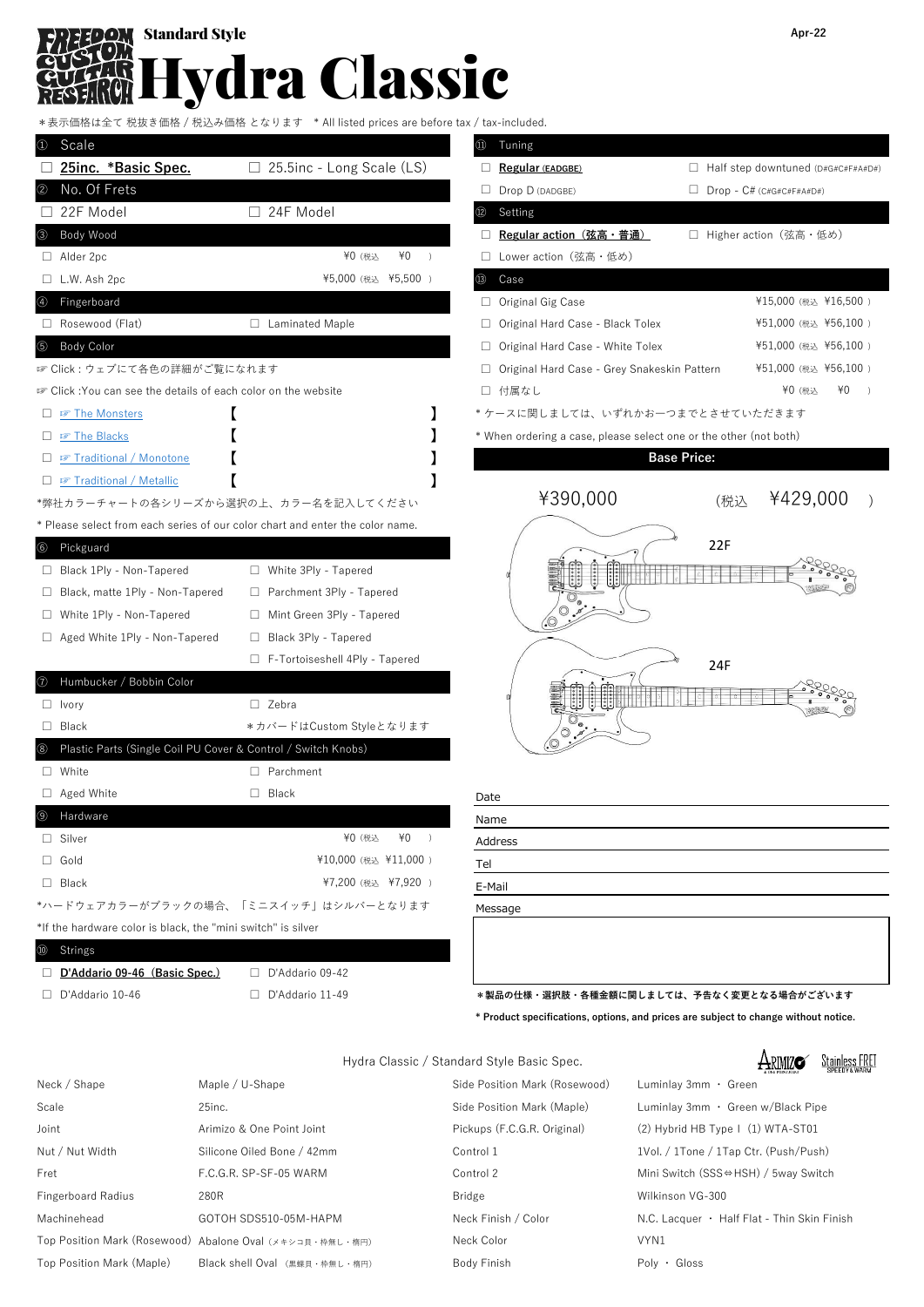\*製品の仕様・選択肢・各種金額に関しましては、予告なく変更となる場合がございます \*Product specifications, options, and prices are subject to change without notice.

|           | ©SS=Standard Style                                       | Extra Charge |          |        | ©SS=Standard Style                                                                                         | Extra Charge |          |
|-----------|----------------------------------------------------------|--------------|----------|--------|------------------------------------------------------------------------------------------------------------|--------------|----------|
|           | <b>Neck Shape</b>                                        | before tax   | inc. tax |        | Pickguard                                                                                                  | before tax   | inc. tax |
|           | $\Box$ U ©SS                                             | $*0$         | $*0$     | $\Box$ | White 1Ply - Non-Tapered ©SS                                                                               | ¥0           | ¥(       |
| $\Box$    | 60's U                                                   | ¥5,000       | ¥5,500   | $\Box$ | Aged White 1Ply - Non-Tapered ©SS                                                                          | $*0$         | ¥(       |
| $\Box$    | Fat U                                                    | ¥5,000       | ¥5,500   | $\Box$ | Black 1Plv - Non-Tapered ©SS                                                                               | ¥0           | ¥(       |
| $\Box$    | Vin V                                                    | ¥5,000       | ¥5,500   | $\Box$ | Black, matte 1Ply - Non-Tapered ©SS                                                                        | ¥0           | ¥(       |
| Fret Type |                                                          | before tax   | inc. tax | $\Box$ | White 3Ply - Tapered ©SS                                                                                   | ¥0           | ¥(       |
| $\Box$    | Stainless / SP-SF-04 WARM                                | ¥3,000       | ¥3,300   | $\Box$ | Parchment 3Ply - Tapered ©SS                                                                               | $*0$         | ¥(       |
| $\Box$    | Stainless / SP-SF-05 WARM ©SS                            | $*0$         | $*0$     | $\Box$ | Mint Green 3Ply - Tapered ©SS                                                                              | $*0$         | ¥(       |
| $\Box$    | Stainless / SP-SF-06 WARM                                | ¥3,000       | ¥3,300   | $\Box$ | Black 3Ply - Tapered ©SS                                                                                   | ¥0           | #        |
| $\Box$    | Stainless / SP-SF-07 WARM                                | ¥3,000       | ¥3,300   | $\Box$ | Black-red-black 3Ply - Tapered                                                                             | ¥5,000       | ¥5,500   |
| $\Box$    | Stainless / SP-SF-08 WARM                                | ¥3,000       | ¥3,300   | $\Box$ | F-Tortoiseshell 4Ply - Tapered ©SS                                                                         | ¥0           | ¥(       |
| $\Box$    | Stainless / SP-SF-09 WARM                                | ¥3,000       | ¥3,300   | $\Box$ | Tortoiseshell 4Ply - Tapered (2022 New!!)                                                                  | ¥5,000       | ¥5,500   |
| $\Box$    | Stainless / SP-SF-04 SPEEDY                              | ¥3,000       | ¥3,300   | $\Box$ | Black tortoiseshell 4Ply - Tapered (2022 New!!)                                                            | ¥5,000       | ¥5,500   |
| $\Box$    | Stainless / SP-SF-05 SPEEDY                              | ¥3,000       | ¥3,300   | $\Box$ | Real Celluloid Tortoiseshell 4Ply - Tapered                                                                | ¥16,000      | ¥17,600  |
| $\Box$    | Stainless / SP-SF-06 SPEEDY                              | ¥3,000       | ¥3,300   | $\Box$ | White pearloid 4Ply - Tapered                                                                              | ¥5,000       | ¥5,500   |
| $\Box$    | Stainless / SP-SF-07 SPEEDY                              | ¥3,000       | ¥3,300   | $\Box$ | Mint pearloid 4Ply - Tapered                                                                               | ¥5,000       | ¥5,500   |
| $\Box$    | Stainless / SP-SF-08 SPEEDY                              | ¥3,000       | ¥3,300   | $\Box$ | Black pearloid 4Ply - Tapered                                                                              | ¥5,000       | ¥5,500   |
| $\Box$    | Stainless / SP-SF-09 SPEEDY                              | ¥3,000       | ¥3,300   | $\Box$ | Acrylic Tortoiseshell 1Ply 2.5mm - Tapered                                                                 | ¥9,300       | ¥10,230  |
| $\Box$    | Nickel Silver / SP-NF-04                                 | ¥3,000       | ¥3,300   | $\Box$ | Acrylic Tortoiseshell 1Ply 2.5mm - Non-Tapered                                                             | ¥9,300       | ¥10,230  |
| $\Box$    | Nickel Silver / SP-NF-05                                 | ¥3,000       | ¥3,300   | $\Box$ | Acrylic Tortoiseshell 1Ply 3mm - Tapered                                                                   | ¥9,300       | ¥10,230  |
| $\Box$    | Nickel Silver / SP-NF-06                                 | ¥3,000       | ¥3,300   | $\Box$ | Acrylic Tortoiseshell 1Ply 3mm - Non-Tapered                                                               | ¥9,300       | ¥10,230  |
| $\Box$    | Nickel Silver / SP-NF-07                                 | ¥3,000       | ¥3,300   | $\Box$ | None / Rear Rout (無し・裏ザグリ)                                                                                 | ¥5,000       | ¥5,500   |
| $\Box$    | Nickel Silver / SP-NF-08                                 | ¥3,000       | ¥3,300   |        | FRT (Nut & Bridge)                                                                                         | before tax   | inc. tax |
|           | □ Nickel Silver / SP-NF-09                               | ¥3,000       | ¥3,300   | $\Box$ | Schaller R2 Lock Nut & Lock Meister                                                                        | ¥20,300      | ¥22,330  |
|           | <b>Fingerboard Radius</b>                                | before tax   | inc. tax |        | * FB Radius: 340R                                                                                          |              |          |
|           | $\Box$ 184R                                              | ¥3,500       | ¥3,850   |        | * Machinehead: GOTOH SD91-HAP-L                                                                            |              |          |
| $\Box$    | 254R                                                     | ¥3,500       | ¥3,850   |        | Layout - Pickups                                                                                           | before tax   | inc. tax |
| $\Box$    | 280R<br>$\circ$ SS                                       | ¥0           | ¥0       | $\Box$ | SSH - WTA-ST01 / Hybrid HB Type I : □Ivory □Zebra □Black                                                   | ¥6,500       | ¥7,150   |
| $\Box$    | 305R                                                     | ¥3,500       | ¥3,850   | $\Box$ | SSH - WTA-ST02 / Hybrid HB Type II:□Ivory □Zebra □Black                                                    | ¥6,500       | ¥7,150   |
| $\Box$    | 340R                                                     | ¥3,500       | ¥3,850   | $\Box$ | SSH - WTA-ST01 / Hybrid HB Type I (Covered)                                                                | ¥10,000      | ¥11,000  |
|           | <b>Top Position Mark</b>                                 | before tax   | inc. tax | $\Box$ | SSH - WTA-ST02 / Hybrid HB Type II (Covered)                                                               | ¥10,000      | ¥11,000  |
| $\Box$    | Dot (6.35mm) / Black                                     | ¥3,000       | ¥3,300   | $\Box$ | HSH - WTA-ST01 / Hybrid HB Type I :□Ivory □Zebra □Black ◎SS                                                | ¥0           | ¥(       |
| $\Box$    | Dot $(6.35mm)$ / White                                   | ¥3,000       | ¥3,300   | $\Box$ | HSH - WTA-ST02 / Hybrid HB Type II :□Ivory □Zebra □Black                                                   | ¥1,000       | ¥1,100   |
| $\Box$    | Dot (6.35mm) / Clay                                      | ¥3,000       | ¥3,300   | $\Box$ | HSH - WTA-ST01 / Hybrid HB Type I (Covered)                                                                | ¥12,000      | ¥13,200  |
| $\Box$    | Dot (6.35mm) / Pearloid                                  | ¥3,000       | ¥3,300   | $\Box$ | HSH - WTA-ST02 / Hybrid HB Type II (Covered)                                                               | ¥12,000      | ¥13,200  |
| $\Box$    | Dot (6.35mm) / White shell (白蝶貝)                         | ¥3,000       | ¥3,300   | $\Box$ | HH - Hybrid HB Type I :□Ivory □Zebra □Black                                                                | ¥0           | ¥(       |
|           | □ Dot (6.35mm) / Abalone (メキシコ貝)                         | ¥3,000       | ¥3,300   | $\Box$ | HH - Hybrid HB Type II :□Ivory □Zebra □Black                                                               | $*0$         | ¥(       |
| $\Box$    | Oval $(6 \times 10)$ / Pearloid                          | ¥3,000       | ¥3,300   | $\Box$ | HH - Hybrid HB Type I (Ni. Covered)                                                                        | ¥7,000       | ¥7,700   |
| $\Box$    | Oval (6×10) / White shell (白蝶貝)                          | ¥3,000       | ¥3,300   | $\Box$ | HH - Hybrid HB Type II (Ni. Covered)                                                                       | ¥7,000       | ¥7,700   |
|           | □ Oval (6×10) / Black shell (黒蝶貝) ◎SS / Maple FB         | $*0$         | ¥0       |        | * SSH Control: 1Master Vol. / 1Master Tone / 1Tap Ctr.                                                     |              |          |
| $\Box$    | Oval (6×10) / Abalone (メキシコ貝) ©SS / Rosewood FB          | ¥0           | $*0$     |        | * HH, HSH Control : 1Master Vol. / 1Master Tone / 1Tap Control (Push Down: Neck HB / Push Up: Bridge HB) / |              |          |
| $\Box$    | Oval (6×10) / Abalone with border (メキシコ貝・枠付)             | ¥3,000       | ¥3,300   |        | 1Mini SW (Single/HB mode change)                                                                           |              |          |
| $\Box$    | Oval (6×10) / White shell with border (白蝶貝 · 枠付)         | ¥3,000       | ¥3,300   |        | <b>EMG PU System</b>                                                                                       | before tax   | inc. tax |
| $\Box$    | Dot / Luminlay Green                                     | ¥7,500       | ¥8,250   |        | □ SA-SA-85 w/SPC Ctr.                                                                                      | ¥59,900      | ¥65,890  |
| $\Box$    | Dot / Luminlay Blue                                      | ¥7,500       | ¥8,250   |        | □ 89-SA-89 w/Mini SW & SPC Ctr.                                                                            | ¥63,300      | ¥69,630  |
|           | □ None (無し)                                              | ¥0           | ¥0       |        |                                                                                                            |              |          |
|           | <b>Side Position Mark</b>                                | before tax   | inc. tax |        |                                                                                                            |              |          |
|           | □ Dot / Luminlay 3mm - Green ©SS / Rosewood FB           | ¥0           | ¥0       |        |                                                                                                            |              |          |
|           | □ Dot / Luminlay 3mm - Green w/Black Pipe ©SS / Maple FB | ¥0           | ¥0       |        |                                                                                                            |              |          |
|           | Dot / Luminlay 3mm - Blue                                | ¥0           | ¥0       |        |                                                                                                            |              |          |
|           | Dot / Luminlay 3mm - Blue w/Black Pipe                   | ¥0           | ¥0       |        |                                                                                                            |              |          |

| $Apr-22$ |
|----------|
|          |
|          |
|          |

| ©SS=Standard Style | ©SS=Standard Style<br>Extra Charge |          |           | Extra Charge                                    |            |          |
|--------------------|------------------------------------|----------|-----------|-------------------------------------------------|------------|----------|
|                    | before tax                         | inc. tax | Pickguard |                                                 | before tax | inc. tax |
|                    | $*0$                               | $*0$     | 0         | White 1Ply - Non-Tapered ©SS                    | $*0$       | $*0$     |
|                    | ¥5,000                             | ¥5,500   | □         | Aged White 1Ply - Non-Tapered ©SS               | $*0$       | $*0$     |
|                    | ¥5.000                             | ¥5,500   | $\Box$    | Black 1Ply - Non-Tapered ©SS                    | $*0$       | $*0$     |
|                    | ¥5,000                             | ¥5,500   | O.        | Black, matte 1Ply - Non-Tapered ©SS             | $*0$       | $*0$     |
|                    | before tax                         | inc. tax | $\Box$    | White 3Ply - Tapered ©SS                        | $*0$       | $*0$     |
| <b>RM</b>          | ¥3,000                             | ¥3,300   | o.        | Parchment 3Ply - Tapered ©SS                    | $*0$       | $*0$     |
| RM ©SS             | $*0$                               | $*0$     | $\Box$    | Mint Green 3Ply - Tapered ©SS                   | $*0$       | $*0$     |
| <b>RM</b>          | ¥3,000                             | ¥3,300   | O.        | Black 3Ply - Tapered ©SS                        | $*0$       | $*0$     |
| <b>RM</b>          | ¥3,000                             | ¥3,300   | $\Box$    | Black-red-black 3Ply - Tapered                  | ¥5,000     | ¥5,500   |
| <b>RM</b>          | ¥3,000                             | ¥3,300   | o.        | F-Tortoiseshell 4Ply - Tapered ©SS              | $*0$       | $*0$     |
| <b>RM</b>          | ¥3,000                             | ¥3,300   | $\Box$    | Tortoiseshell 4Ply - Tapered (2022 New!!)       | ¥5,000     | ¥5,500   |
| EEDY               | ¥3.000                             | ¥3,300   | $\Box$    | Black tortoiseshell 4Ply - Tapered (2022 New!!) | ¥5,000     | ¥5,500   |
| EEDY               | ¥3,000                             | ¥3,300   | $\Box$    | Real Celluloid Tortoiseshell 4Ply - Tapered     | ¥16,000    | ¥17,600  |
| EEDY               | ¥3,000                             | ¥3,300   | O.        | White pearloid 4Ply - Tapered                   | ¥5,000     | ¥5,500   |
| EEDY               | ¥3.000                             | ¥3.300   | □         | Mint pearloid 4Ply - Tapered                    | ¥5.000     | ¥5,500   |
| EEDY               | ¥3.000                             | ¥3.300   | □         | Black pearloid 4Ply - Tapered                   | ¥5,000     | ¥5,500   |
| EEDY               | ¥3,000                             | ¥3,300   | □         | Acrylic Tortoiseshell 1Ply 2.5mm - Tapered      | ¥9,300     | ¥10,230  |
|                    | ¥3,000                             | ¥3,300   | $\Box$    | Acrylic Tortoiseshell 1Ply 2.5mm - Non-Tapered  | ¥9,300     | ¥10,230  |
|                    | ¥3,000                             | ¥3,300   | $\Box$    | Acrylic Tortoiseshell 1Ply 3mm - Tapered        | ¥9,300     | ¥10,230  |
|                    | ¥3.000                             | ¥3.300   | $\Box$    | Acrylic Tortoiseshell 1Ply 3mm - Non-Tapered    | ¥9.300     | ¥10,230  |
|                    | ¥3.000                             | ¥3,300   | □.        | None / Rear Rout (無し・裏ザグリ)                      | ¥5,000     | ¥5,500   |
|                    | ¥3,000                             | ¥3,300   |           | FRT (Nut & Bridge)                              | before tax | inc. tax |
|                    | ¥3.000                             | ¥3,300   | □.        | Schaller R2 Lock Nut & Lock Meister             | ¥20.300    | ¥22,330  |

|   | Layout - Pickups                                            | before tax | inc. tax |
|---|-------------------------------------------------------------|------------|----------|
| п | SSH - WTA-ST01 / Hybrid HB Type I : □Ivory □Zebra □Black    | ¥6.500     | ¥7,150   |
| п | SSH - WTA-ST02 / Hybrid HB Type II :□Ivory □Zebra □Black    | ¥6.500     | ¥7,150   |
| п | SSH - WTA-ST01 / Hybrid HB Type I (Covered)                 | ¥10.000    | ¥11.000  |
| □ | SSH - WTA-ST02 / Hybrid HB Type II (Covered)                | ¥10.000    | ¥11.000  |
| п | HSH - WTA-ST01 / Hybrid HB Type I :□Ivory □Zebra □Black ©SS | ¥0         | ¥0       |
| □ | HSH - WTA-ST02 / Hybrid HB Type II :□Ivory □Zebra □Black    | ¥1.000     | ¥1.100   |
| □ | HSH - WTA-ST01 / Hybrid HB Type I (Covered)                 | ¥12.000    | ¥13.200  |
| п | HSH - WTA-ST02 / Hybrid HB Type II (Covered)                | ¥12.000    | ¥13,200  |
| п | HH - Hybrid HB Type I :□Ivory □Zebra □Black                 | ¥0         | ¥0       |
| □ | HH - Hybrid HB Type II :□Ivory □Zebra □Black                | ¥0         | ¥0       |
| □ | HH - Hybrid HB Type I (Ni. Covered)                         | ¥7.000     | ¥7.700   |
| п | HH - Hybrid HB Type II (Ni. Covered)                        | ¥7.000     | ¥7.700   |

| EMG PU System                 | before tax | inc. tax |
|-------------------------------|------------|----------|
| SA-SA-85 w/SPC Ctr.           | ¥59.900    | ¥65.890  |
| 89-SA-89 w/Mini SW & SPC Ctr. | ¥63.300    | ¥69.630  |